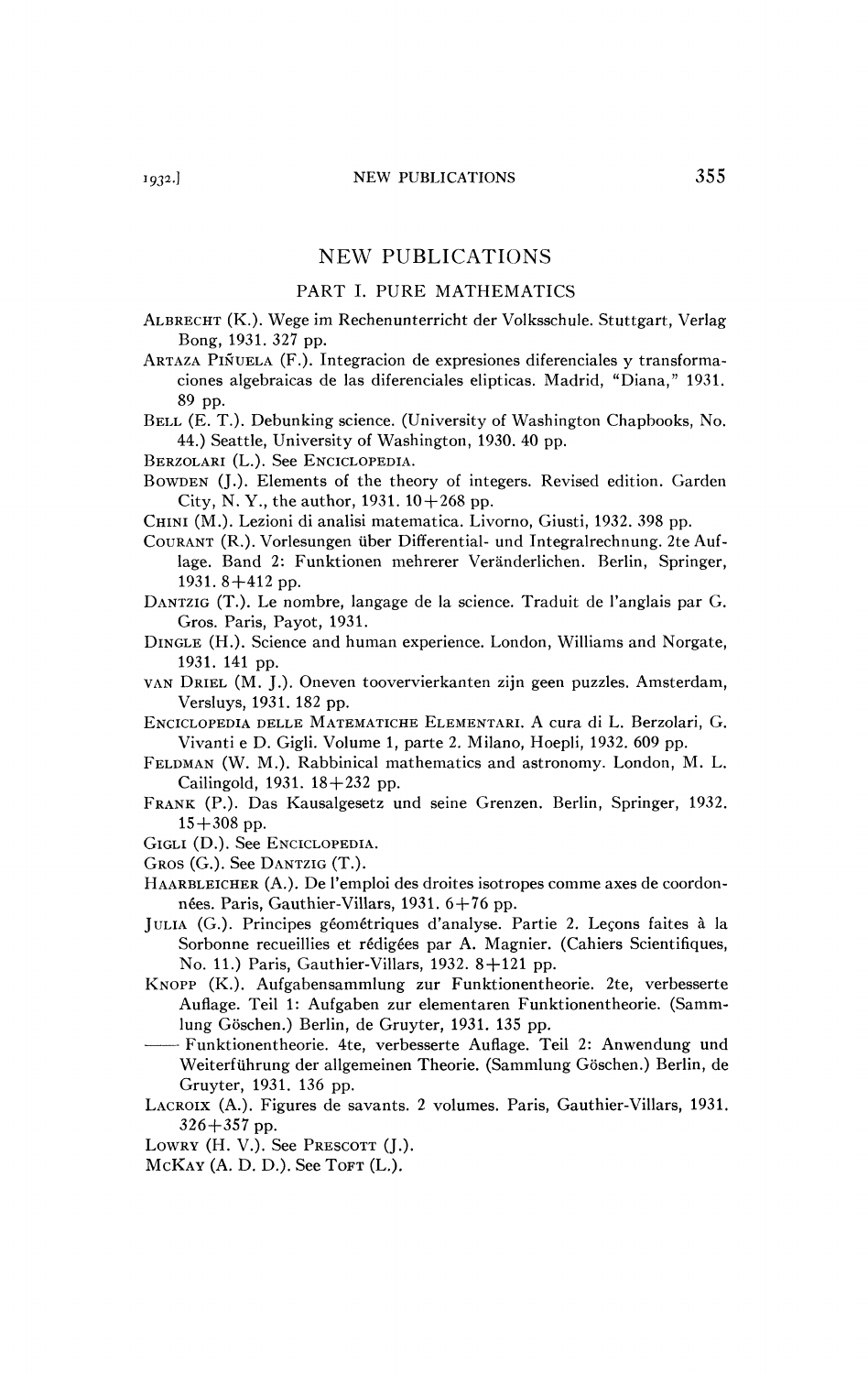MAGNIER (A.). See JULIA (G.).

- MATHEMATICAL ASSOCIATION. The teaching of arithmetic in the schools. A report prepared for the (British) Mathematical Association. London, Bell, 1932. 82 pp.
- MONTEL (P.). Leçons sur les fonctions entières ou méromorphes. Recueillies et rédigées par P. Sergesco. (Publications du Séminaire Mathématique de l'Université du Cluj.) Paris, Gauthier-Villars, 1932. 14 + 116 pp.
- MUKHOPADHYAYA (S.). Collected geometrical papers. Part 2. Calcutta, Calcutta University Press, 1931.  $6+137$  pp.
- MURE (G. R. G.). Aristotle. London, E. Benn, 1932. 11 + 282 pp.
- NEUGEBAUER (O.), STENZEL (J.), und TOEPLITZ (O.). Quellen und Studiën zur Geschichte der Mathematik. Abteilung B: Studiën. Band 1, Heft 4. Berlin, Springer, 1931. Pp. 413-540.
- OAKES (E. P.). A school calculus. London, Pitman,  $1931. 11 + 232$  pp.
- OLLENDORFF (F.). See ROTHE (E.).
- OSTROWSKI (A.). Studiën über den Schottkyschen Satz. Basel, Wepf, 1931. 111 pp.
- PERRON (O.). Algebra. 2te, verbesserte Auflage. Band 1: Die Grundlagen. Berlin, de Gruyter, 1932. 8+301 pp.
- POHLHAUSEN (K.). See ROTHE (R.).
- PRASAD (G.). A text-book of differential calculus. 2d edition, revised and enlarged. New York and London, Longmans Green, 1931.
- PRESCOTT (J.) and LOWRY (H. V.). Elementary trigonometry. London and New York, Longmans Green,  $1932$ .  $11+444$  pp.
- ROHRBERG (A.). Didaktik des mathematischen Unterrichts. Teil 2. Berlin und München, Oldenbourg, 1931. 6+300 pp.
- ROTHE (R.), OLLENDORFF (F.), und POHLHAUSEN (K.). Funktionentheorie und ihre Anwendung in der Technik. Berlin, Springer, 1931. 7 + 173 pp.
- ROUSE (L. J.). College algebra. New York, Wiley, 1931.
- SAEGIU (N.). Fermat'sche Satz. Allgemeine Beweisfiihrung. Bucarest, Bukovina-Drukerei, 1931. 31 pp.
- SAMTER (M.). Differential- und Integralrechnung einschliesslich Differentialgleichungen. Teil 2. Berlin-Charlottenburg, Kiepert, 1931. 67 pp.
- SARTON (G.). Introduction to the history of science. Volume 2: From Rabbi ben Ezra to Roger Bacon. Parts 1 and 2. (Carnegie Institution of Washington, Publication No. 376.) Baltimore, Williams and Wilkins, 1931. 36+480  $+16+771$  pp.
- SCHILLER (F. C. S.). Formal logic. A scientific and social problem. 2d edition. London, Macmillan, 1931. 423 pp.
- SCHOLZ (H.). Geschichte der Logik. Berlin, Junker und Diinnhaupt, 1931. 78 pp.
- SEIDLIN (J.). A critical study of the teaching of elementary college mathematics. New York, Teachers College Bureau of Publications,  $1931.10 +$ 108 pp.
- SERGESCO (P.). See MONTEL (P.).
- SIEMON (K.). Der mathematische Unterricht. Band 1. Leipzig, Quelle und Meyer, 1931. 165 pp.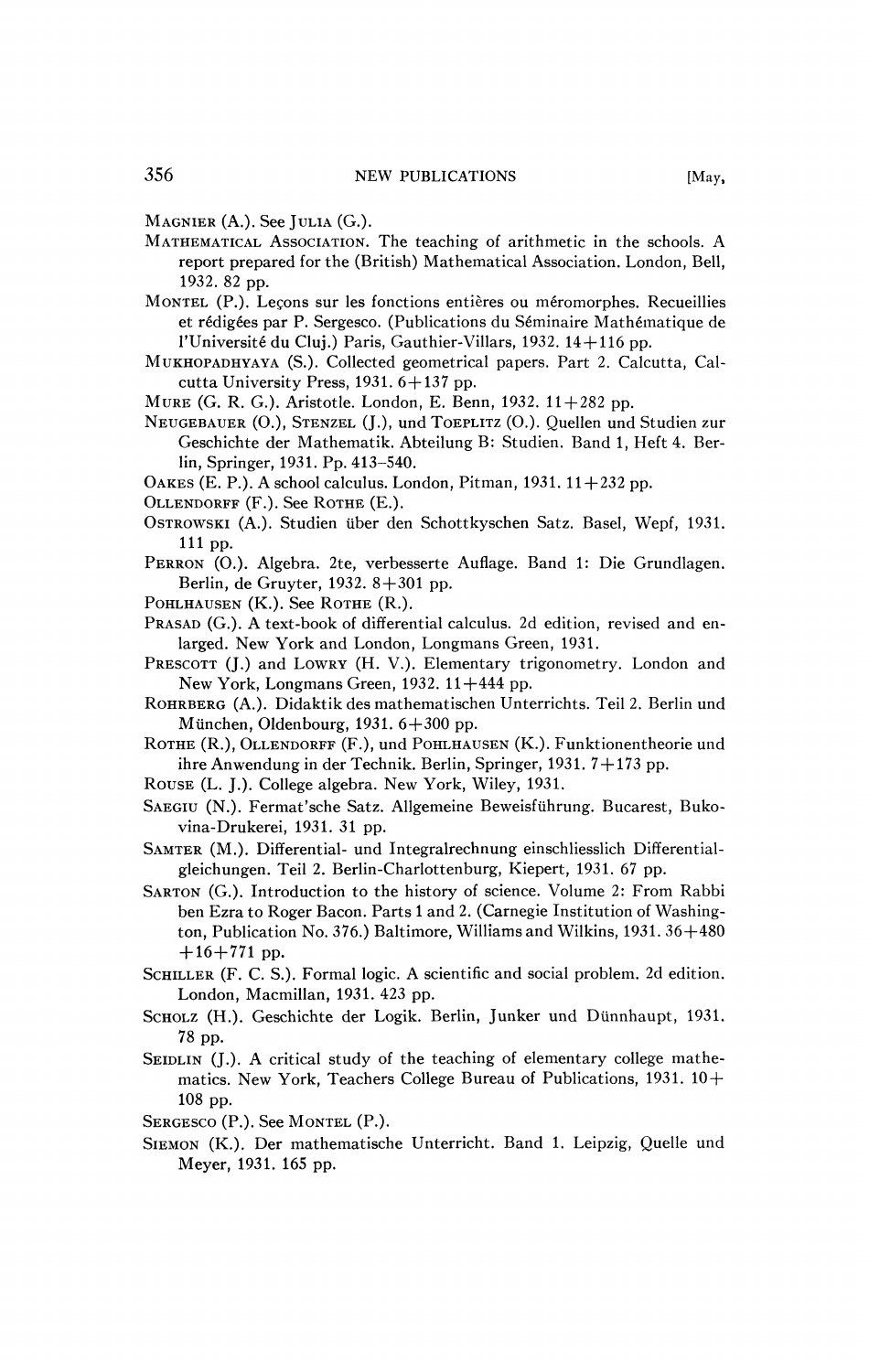STAEHLE (K.). Die Zahlenmystik bei Philon von Alexandria. Leipzig, Teubner, 1931.92 pp.

- STENZEL (J.). See NEUGEBAUER (O.).
- THOMPSON (S. P.). Höhere Mathematik—und doch verständlich (Calculus made easy). 3te verbesserte Auflage. Leipzig, Akademische Verlagsgesellschaft, 1932. 250 pp.

TOEPLITZ (O.). See NEUGEBAUER (O.).

- TOFT (L.) and MCKAY (A. D. D.). Practical mathematics. London, Pitman, 1931. 594 pp.
- VIVANTI (G.). See ENCICLOPEDIA.
- ZEITELBERGER (G.). Der Unterricht im Rechnen, in der Raumlehre und im geometrischen Zeichnen an der Hauptschule. Wien, Österreichischer Verlag, 1931. 97 pp.

## PART II. APPLIED MATHEMATICS

- ANDREWS (E. S.). The theory and design of structures. London, Chapman and Hall, 1932.  $12+646$  pp.
- ARENSON (S. B.). Chemical arithmetic. New York, Wiley, 1931. 5+108 pp.
- ARMBRUSTER (E.). Einfluss der Oberflâchenbeschaffenheit auf den Spannungsverlauf und die Schwingungsfestigkeit. Berlin, Verein Deutscher Ingenieure, 1931. 64 pp.
- ARMELLINI (G.). Trattato di astronomia siderale. Volume 2: Le stelle. Bologna, Zanichelli, 1931. 8+559 pp.
- AUGER (P.). L'effet photo-électrique des rayons X dans les gaz. Paris, Gauthier-Villars, 1931. 27 pp.
- BATEMAN (H.). Partial differential equations of mathematical physics. Cambridge, University Press, and New York, Macmillan,  $1932$ .  $22+522$  pp. See NATIONAL RESEARCH C OUNCIL.
- BENTLEY (W. A.) and HUMPHREYS (W. J.). Snow crystals. New York and London, McGraw-Hill, 1931.  $9+22$  pp. $+204$  plates.
- BERTHOUD (A.). Matière et atomes. 2e édition revue et augmentée des Nouvelles conceptions de la matière et de l'atome. Paris, Doin, 1932. 324 pp.
- BRAUNS (R.). Fliissige Kristalle und Lebewesen. Stuttgart, Schweizerbart'sche Verlagsbuchhandlung, 1931.  $11+111$  pp.
- BRIDGMAN (P. W.). Dimensional analysis. Revised edition. New Haven, Yale University Press, and London, Oxford University Press, 1931. 6 + 113 pp.
- DE BROGLIE (M.). Les récents progrès de la désintégration artificielle des éléments par bombardement de rayons alpha. Paris, Hermann, 1931. 32 pp.
- BRUNT (D.). The combination of observations. 2d edition. Cambridge, University Press,  $1931. 10 + 239$  pp.
- BRYANT (J. M.) and CORRELL (J. A.). Alternating-current circuits. 2d edition. New York, McGraw-Hill, 1931. 508 pp.
- BURGATTI (P.). Analisi vettoriale generale e applicazioni. Volume 3: Teoria matematica délia elasticità. Bologna, Zanichelli, 1931. 8+370 pp.
- CHAMPION (B.). See HEISENBERG (W.).
- CLARK (D.). Plane and geodetic surveying for engineers. 2d edition revised and enlarged. Volume 1: Plane surveying. London, Constable, 1932. 12 +482 pp.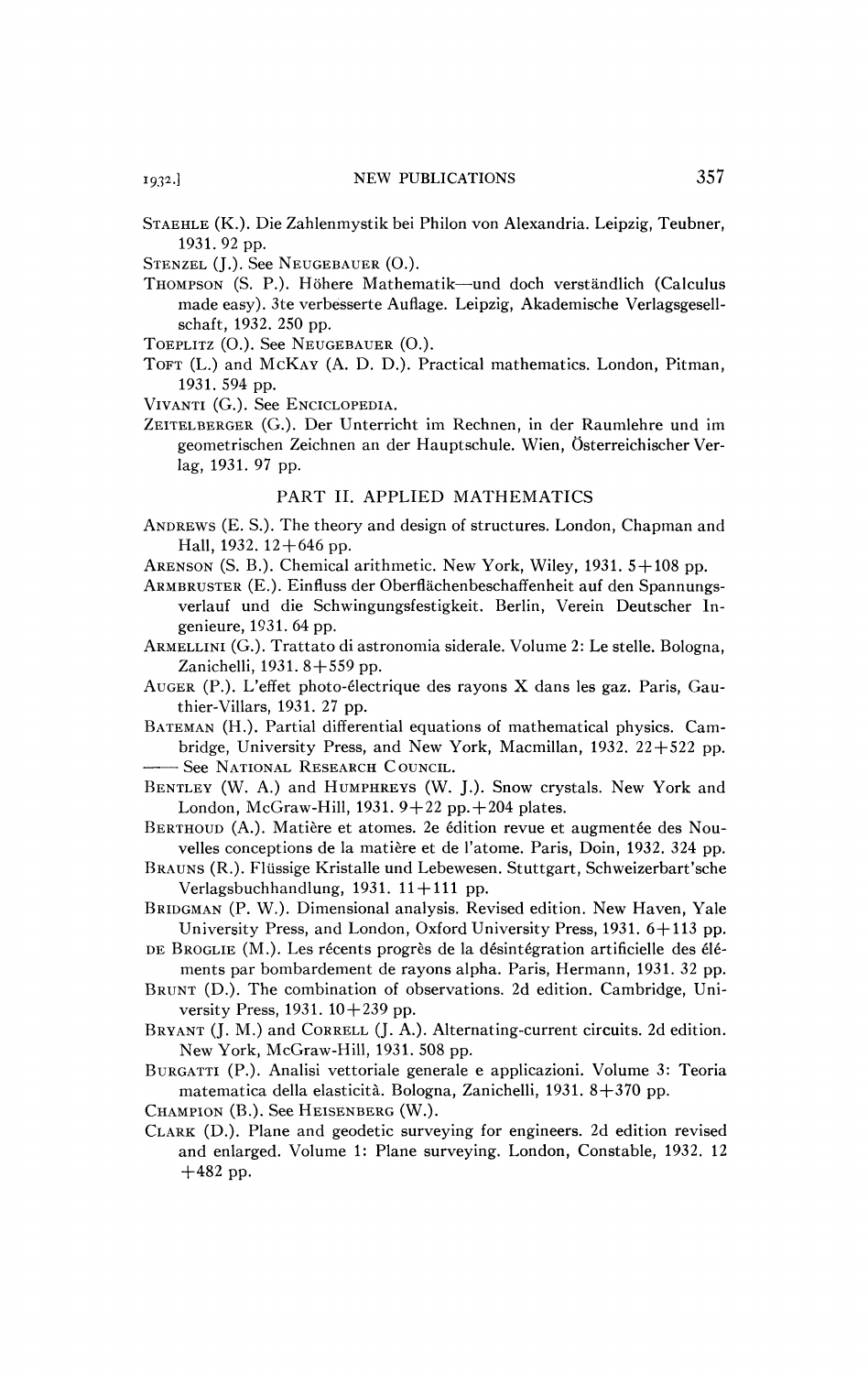- CORRELL (J. A.). See BRYANT (J. M.).
- DAMIEN (R.). Etude mathématique et graphique des opérations financières. Paris, Les Presses Universitaires de France, 1930. 70 pp.
- DEANS (W. M.). See GANS (R.).
- DIGWEED (E. N.). Deflection of beams and other problems. London, Draughtsman Publishing Company, 1932. 96 pp.
- DRYDEN (H. L.). See NATIONAL RESEARCH COUNCIL.
- EDGE (A. B. B.) and LABY (T. H.). The principles and practice of geophysical prospecting. London, Cambridge University Press, 1931. 372 pp.
- FERRY (E. S.). Applied gyrodynamics for students, engineers and users of gyroscopic apparatus. New York, Wiley, 1932.  $14+277$  pp.
- FILON (L. N. G.). See COKER (E. G.).
- FINDLAY (A.). The phase rule and its applications. 7th edition. London and New York, Longmans Green, 1932. 342 pp.
- FISCHER  $(L.)$ . See  $D'OR (L.)$ .
- FLÜGEL (G.). Die Dampfturbinen. Ihre Berechnung und Konstruktion. Leipzig, Barth, 1931. 324 pp.
- FORNER (G.). Die thermodynamische Berechnung der Dampfturbinen. Berlin, Springer, 1931. 126 pp.
- FRICKE (H.). Fluglehre. Iter und 2ter Band. Oldenburg, Verlag Stalling, 1931.  $40 + 72$  pp.
- GANS (R.). Vector analysis with applications to physics. Authorized translation from the 6th German edition by W. M. Deans. London and Glasgow, Blackie, 1932.  $9+163$  pp.
- GARCIA (G.). Ecuaciones cardinales y ecuaciones universales complétas de la dinâmica. Inambari, Imprenta Peruana, 1931. 25 pp.
- Teorema generalizado de la aceleracion en el movimiento compuesto. Chorrillos, Imprenta de la Escuela Militar, 1931.
- GLASSER (O.). Wilhelm Conrad Roentgen und die Geschichte der Roentgenstrahlen. Berlin, Springer, 1931. 337 pp.
- GLASSTONE (S.). Recent advances in physical chemistry. London, J. and A. Churchill, 1931.  $7+470$  pp.
- HAAS (A.). Das Naturbild der neuen Physik. 3te vermehrte und verbesserte Auflage. Berlin, de Gruyter, 1932. 129 pp.
- HARMS  $(F.)$ . See WIEN  $(W.)$ .
- HAURWITZ (B.). Zur Theorie der Wellenbewegungen in Luft und Wasser. Leipzig, Geophysikalisches Institut der Universitàt, 1931. 106 pp.
- HECKSTALL-SMITH (H. W.). Intermediate electrical theory. London, Dent, 1932. 12+518 pp.
- HEISENBERG (W.). Les principes physiques de la théorie des quanta. Traduit de l'allemand par B. Champion et E. Rochard. Paris, Gauthier-Villars, 1932. 126 pp.
- HISTORY OF SCIENCE SOCIETY. Johann Kepler. A tercentenary commemoration of his life and work. (History of Science Society, Special Publication No. 2.) Baltimore, Williams and Wilkins, 1931.  $12+133$  pp.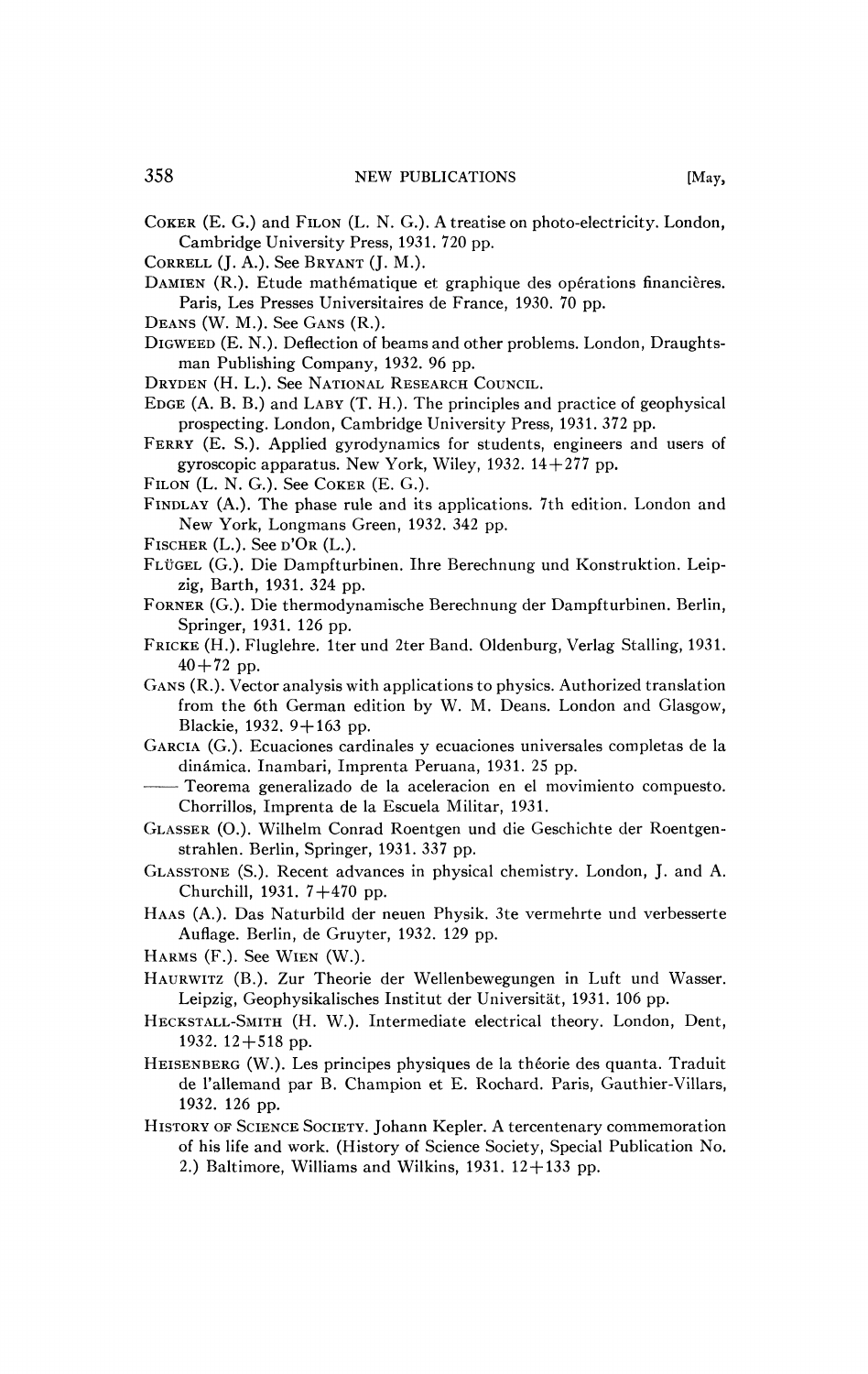- HOUGEN (O. A.) and WATSON (K. M.). Industrial chemical calculations. The application of physico-chemical principles and data to problems of industry. New York, Wiley, 1931. 7+502 pp.
- HUMPHREYS (W. J.). See BENTLEY (W. A.).
- IVES (H. C.). Highway curves. 2d edition. New York, Wiley, 1931.
- JAEGER (R.). Physik und Elektrizitatslehre. Leipzig, Fischer, 1931. 175 pp.
- JAMESON (A. H.). Contour geometry. London, Pitman, 1932. 158 pp.
- JAROSCH (J.) und PILIZOTTI (K.). Darstellende Geometrie. Wien, Deuticke, 1931. 128 pp.
- JOLY (H.). Nouvelle théorie de l'éther. 2e édition revue et augmentée. Montbrison, Imprimerie Ribon, 1931. 30 pp.
- KALTENBACH (P.) und MELDAU (H.). Elektrizitat und Funkentelegraphie fur Seefahrer. 2te Auflage. Braunschweig, Vieweg, 1931. 176 pp.
- KASSEL (L. S.). The kinetics of homogeneous gas reactions. New York, Chemical Catalogue Company, 1932. 330 pp.
- KEARTON (W. J.). Steam turbine theory and practice. A textbook for engineering students. London, Pitman,  $1931$ .  $16 + 515$  pp.
- KENNEDY (R. G.). Hydraulic diagrams. 2d edition. London, E. and F. N. Spon, 1931.
- LABY (T. H.). See EDGE (A. B. B.).
- LANGSDORF (A. S.). Principles of direct-current machines. 4th edition. New York, McGraw-Hill, 1931. 612 pp.
- LECORBEILLER (P.). Les systèmes autoentretenus et les oscillations de relaxation. Paris, Hermann, 1931. 46 pp.
- LENZEN (V. F.). The nature of physical theory. New York, Wiley, 1931. 301 pp.
- LINDEMANN (F. A.). The physical significance of the quantum theory. Oxford, Clarendon Press, and New York, Oxford University Press, 1932. 8+148 pp.
- LOCHHEAD (R. K.). Valuation and surplus. Cambridge, University Press, 1932.  $13+99$  pp.
- MACADIE (A.). Airgraphics. Cambridge, Harvard University Press, 1931. 37 pp.
- MELDAU (H.). See KALTENBACH (P.).
- MURNAGHAN (F. D.). See NATIONAL RESEARCH COUNCIL.
- NATIONAL RESEARCH COUNCIL. Bulletin, No. 84: Report of the Committee on Hydrodynamics, Division of Physical Sciences, National Research Council, by H. L. Dry den, F. D. Murnaghan, and H. Bateman. Washington, National Research Council, 1932. 634 pp.
- D'OR (L.) et FISCHER (L.). Initiation à l'algèbre financière. Paris, Dunod, 1931. 164 pp.
- PERIETEANU (A.). Traité de mécanique économique. Paris, Marcel Girard, 1932. 296 pp.
- PERIGNON (J.). Théorie et technologie des engrenages. Tome 1: Etude cinématique; conventions usuelles; étude dynamique. Paris, Dunod, 1931. 16+278 pp.
- PFITZNER (H.). Seekabel und Funktelegraphie im iiberseeischen Schnellnachrichtenwesen. Leipzig, Böttger, 1931. 134 pp.
- PILIZOTTI (K.). See JAROSCH (J.).